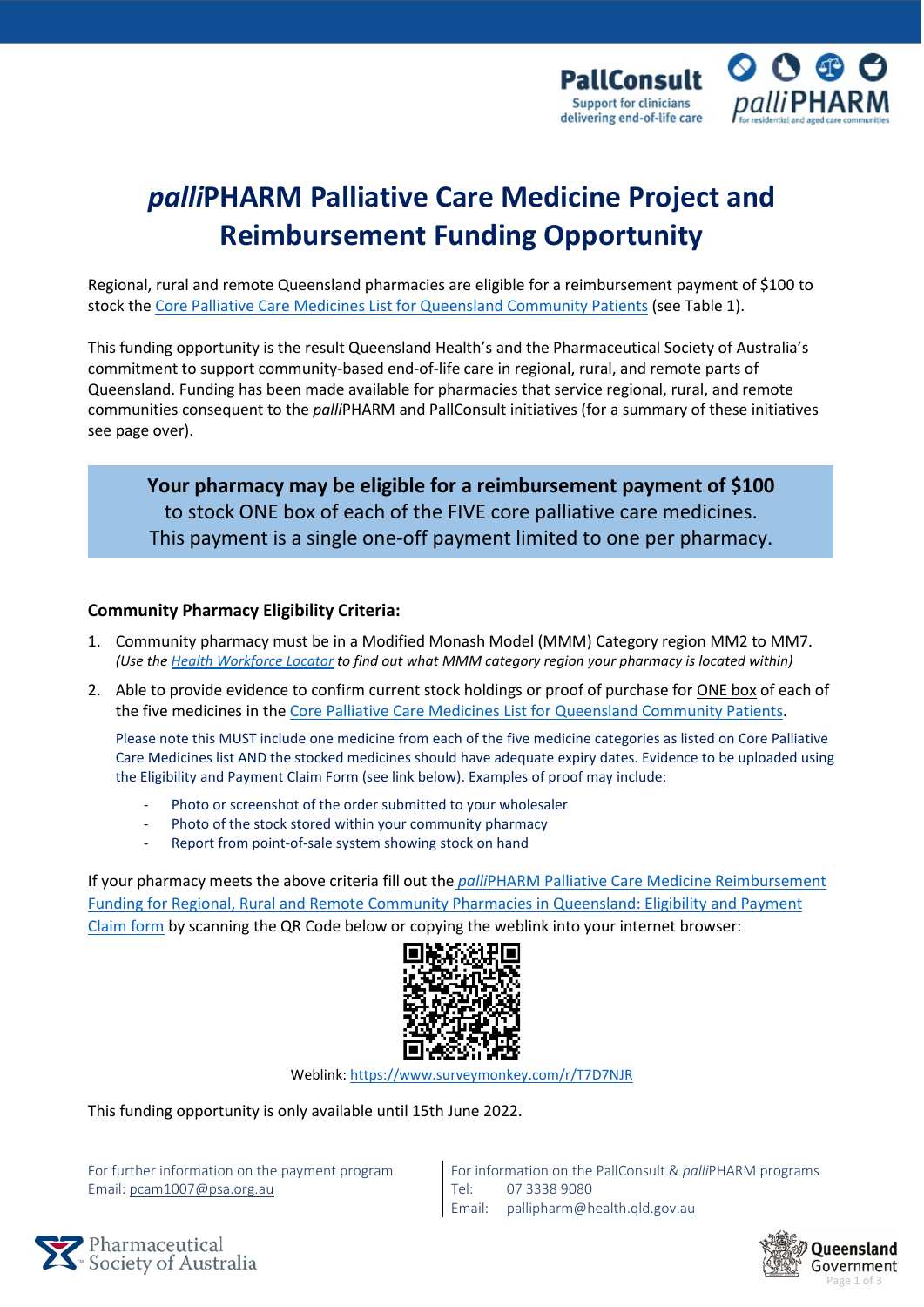

### **Summary of the** *palli***PHARM initiative**

*palli*[PHARM](https://www.psa.org.au/pallipharm/) works with community pharmacists to ensure community-based palliative care patients and aged care residents have timely access to palliative care medicines, if needed.

Most Australians nominate home, whether that be a private house or a residential aged care facility (RACF), as their preferred place for end-of-life care. However, if end-of-life symptoms are not well controlled, this can lead to unnecessary suffering and unplanned hospital admissions.

To prevent such unwanted outcomes, all community-based palliative patients need rapid access to medicines to manage any emergent symptoms, thereby supporting people to die comfortably in the environment of their choice.

As part of the project, pharmacies are requested to stock at least one medicine from each of the five medicine categories included in the [Core Palliative Care Medicines List for Queensland Community Patients.](https://www.caresearch.com.au/portals/10/Documents/QLD-Core-Meds-List-Factsheet-WEB.pdf) These are low-cost medicines, and many pharmacies may already stock some or all of them. Pharmacies that stock these medicines are encouraged to sign up to the *palli*PHARM project by completing the *palli*[PHARM Letter of Intent.](https://www.surveymonkey.com/r/7K5ZD9C)

To learn more about *palli*PHARM, read the *palli*[PHARM factsheet.](https://www.caresearch.com.au/portals/10/Documents/palliPHARM-Info-Factsheet-WEB.pdf)

| <b>Medicine Category</b>                  | <b>Medicines</b>                                                              |                                                                              | <b>Minimum</b><br><b>Quantity to</b> | Indication/(s) for<br>use in terminal                       |
|-------------------------------------------|-------------------------------------------------------------------------------|------------------------------------------------------------------------------|--------------------------------------|-------------------------------------------------------------|
|                                           | <b>First Line</b>                                                             | <b>Second Line</b>                                                           | stock                                | phase patients                                              |
| <b>Analgesic</b><br>(High potency opioid) | Morphine (sulfate or<br>hydrochloride) 10mg/mL<br>and/or 30mg/mL<br>Injection | Fentanyl citrate<br>100µg/2mL Injection<br>Hydromorphone 2mg/mL<br>Injection | 5 ampoules                           | <b>Dyspnoea</b><br>Pain                                     |
| <b>Anticholinergic</b>                    | Hyoscine butylbromide<br>20mg/mL Injection                                    |                                                                              | 5 ampoules                           | <b>Respiratory tract</b><br>secretions                      |
| <b>Antiemetic</b>                         | Metoclopramide<br>10mg/2mL Injection                                          | Haloperidol 5mg/mL<br>Injection                                              | 10 ampoules                          | Nausea, vomiting                                            |
| <b>Antipsychotic</b>                      | Haloperidol 5mg/mL<br>Injection                                               | ٠                                                                            | 10 ampoules                          | Agitation<br>Nausea, vomiting<br><b>Refractory distress</b> |
| <b>Anxiolytic</b>                         | Clonazepam 1mg/mL<br>Injection                                                | Midazolam 5mg/mL<br>Injection                                                | 5 or 10 ampoules                     | Agitation<br><b>Dyspnoea</b><br><b>Refractory distress</b>  |
|                                           | Clonazepam 2.5mg/mL<br>(0.1mg/drop) Oral Liquid                               |                                                                              | 10mL bottle                          | <b>Seizures</b>                                             |

**Table 1:** Core Palliative Care Medicines List for Queensland Community Patients